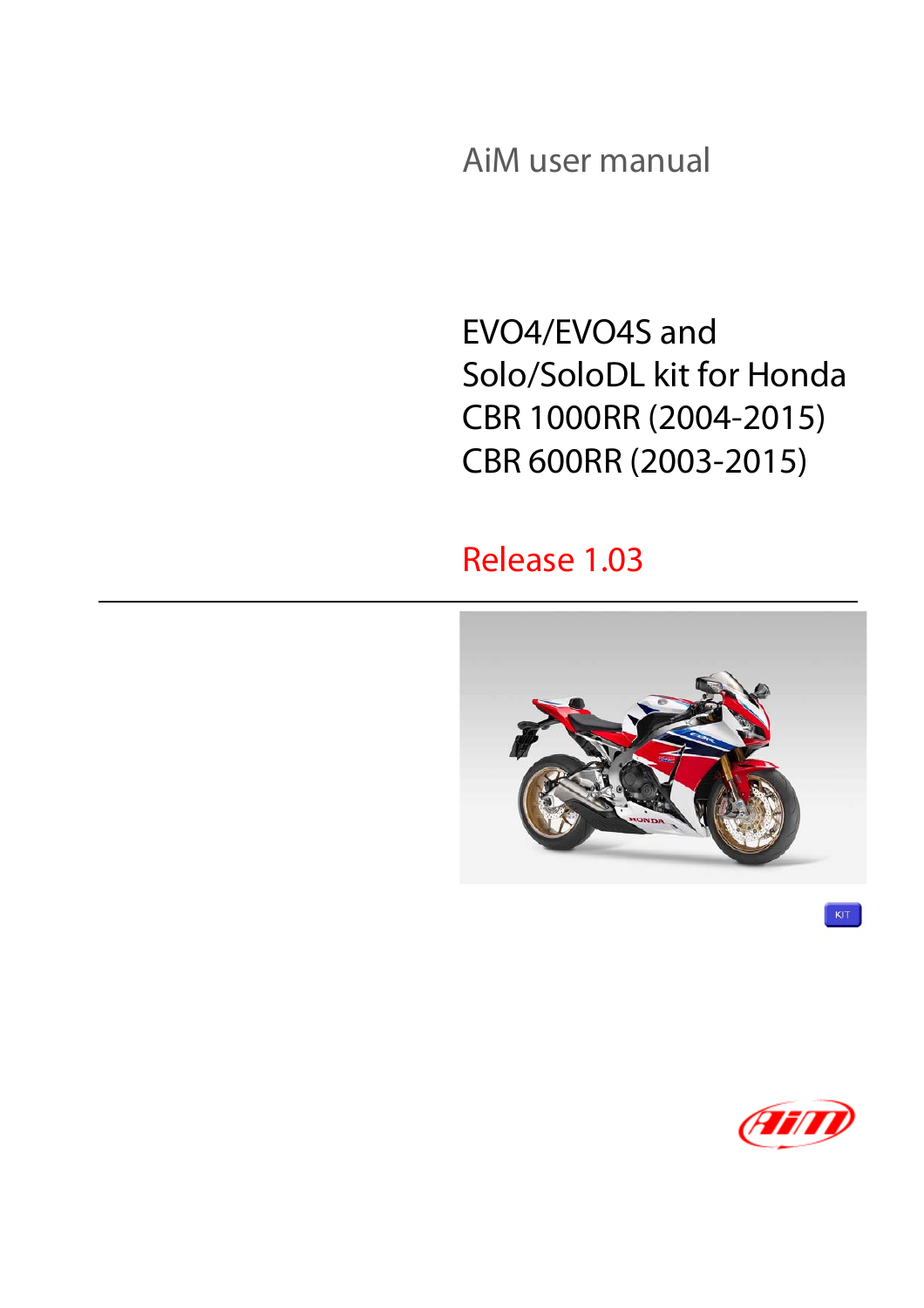

### 1 Models and years

This user guide explains how to connect AiM EVO4, EVO4S and SoloDL to the Engine Control Unit (ECU) of Honda CBR-RR bike. Supported years and models are:

| $\bullet$ Honda | CBR 1000RR                        | 2004-2015 |
|-----------------|-----------------------------------|-----------|
| $\bullet$ Honda | CBR 1000RR HRC                    | 2014-2015 |
| $\bullet$ Honda | CBR 600RR                         | 2003-2015 |
| $\bullet$ Honda | CBR 600RR HRC with ECU marked D11 | 2013-2015 |
|                 |                                   |           |

**Please note**: Honda CBR 1000RR HRC and CBR 600RR HRC previous to these listed above are not supported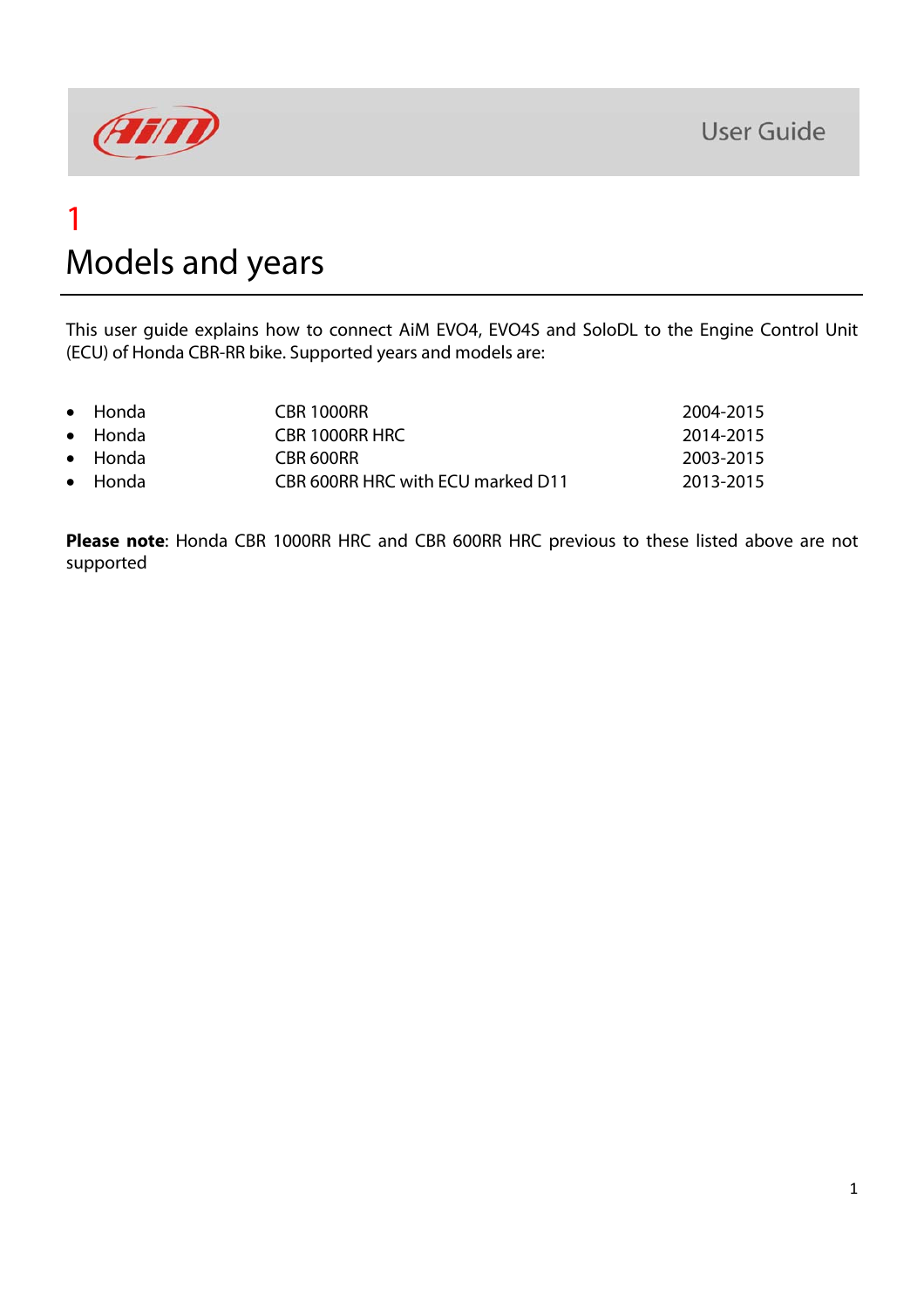

# $\overline{\mathcal{L}}$ Kit content and part number

An installation kit with bracket and ECU interface cable is available for Solo/SoloDL while a connection cable is available for EVO4/EVO4S.

# 2.1 Kits for Solo/SoloDL

Two Solo/SoloDL kits are available for your Honda bike:

- **connection kit** that includes the ECU interface cable and fits all Honda bike listed before, whose part number is: **V02569290**
- **installation kit** shown here below that includes ECU interface cable and bracket kit that only fits Honda CBR 600RR and 600HRC with ECU marked D11 kit, whose part number is: **V0256929CS**.

The installation kit includes:

- 1 AiM interface cable for Honda CBR 600RR and 600RR HRC with ECU marked D11 (**1**)
- $\bullet$  1 bracket (2)
- 2 M4x10mm flat head screw
- 1 washer
- $-1 M6X60$  screw
- 1 rubber rawl nut



**Please remember: connection kit fits all Honda bikes listed before while installation one only fits Honda CBR 600RR and Honda CBR 600RR HRC with ECU marked D11.** 

AiM connection kit (**1**) and bracket (**2**-**6**) can be also bought as spare parts:

- SoloDL connection kit: **V02569290**
- Solo/SoloDL bracket: **X46KSHCBR6**.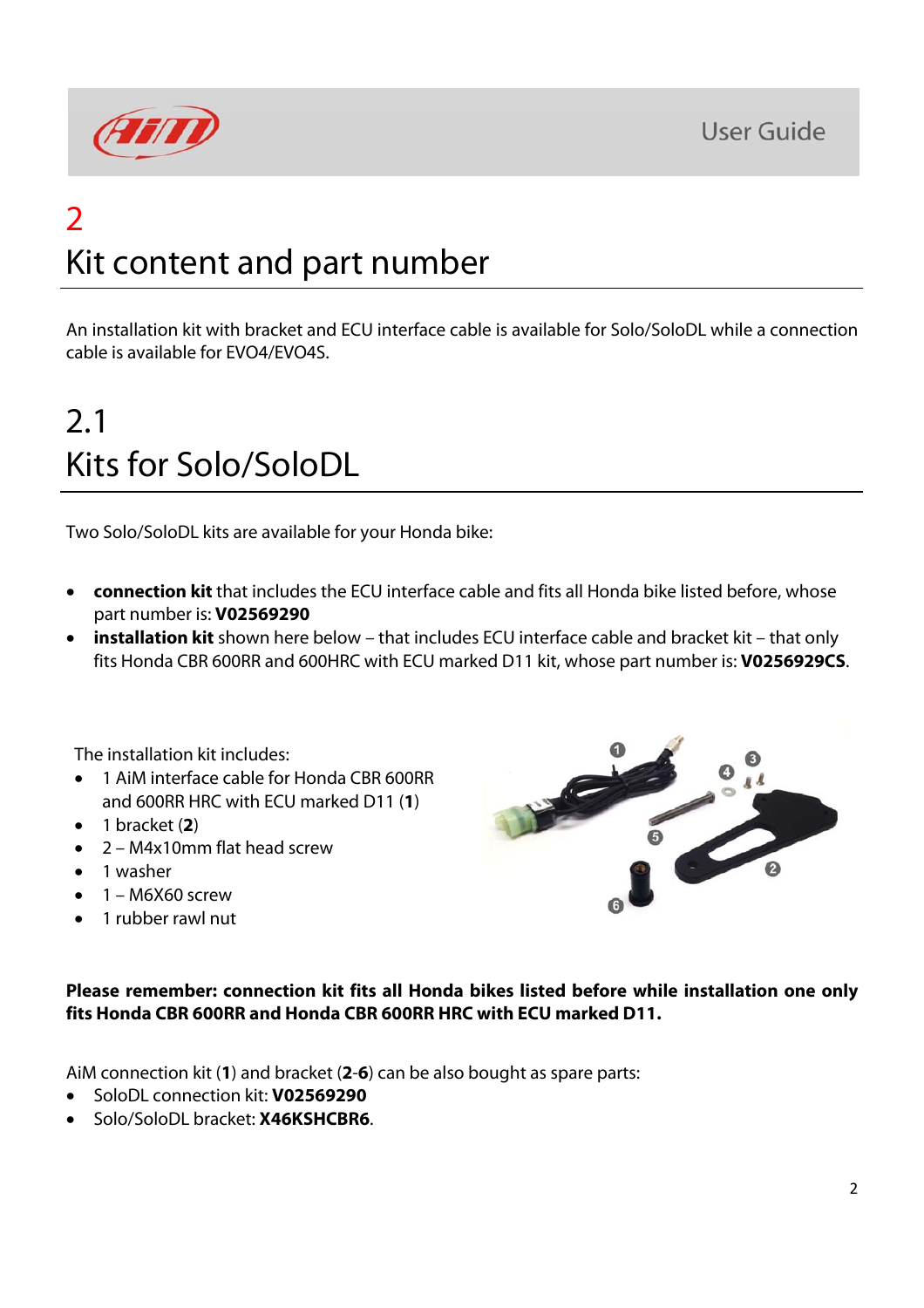

## 2.2 AiM cable for SoloDL/EVO4S

SoloDL interface cable – shown here below – part number is: **V02569290**.



The image below shows the cable construction scheme.

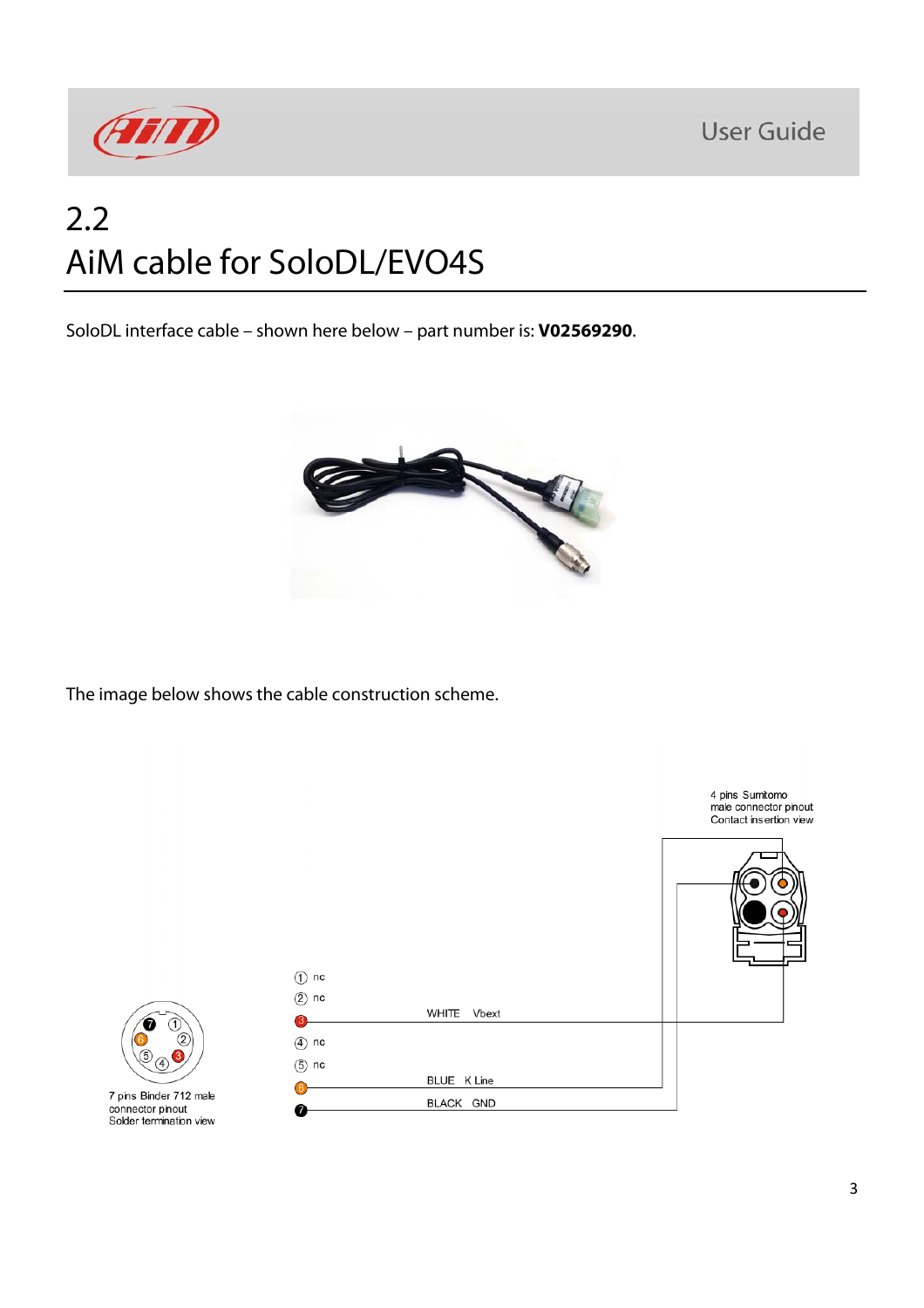

## 2.3 AiM cable for EVO4

EVO4 interface cable – shown here below – part number is: **V02563290**.



The image below shows the cable construction scheme.



Pinout connettore<br>Binder 712 - 5 pin maschio<br>Vista lato terminazioni di saldatura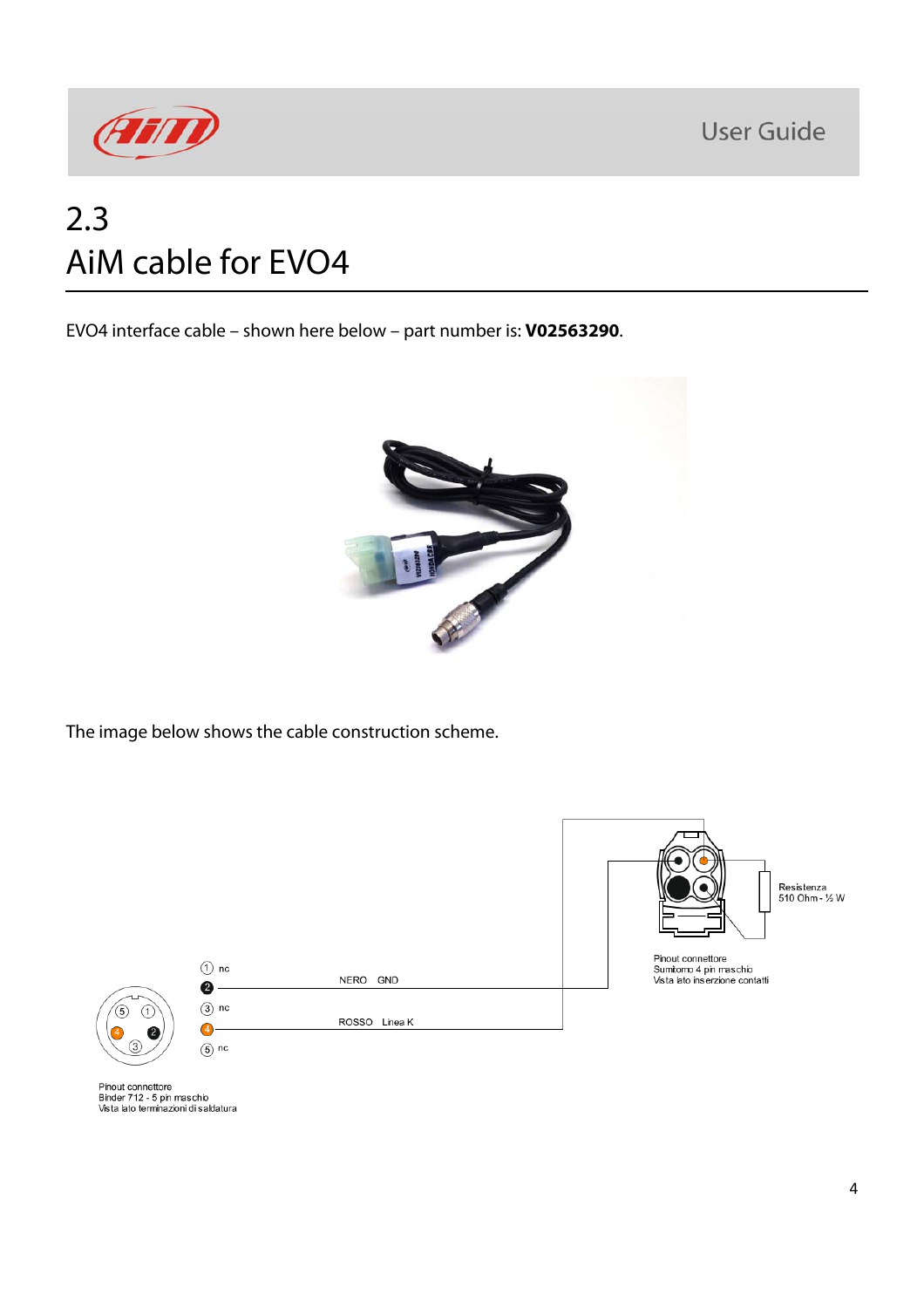

## 3 Installation and connection

Here you find the instructions to install Solo and SoloDL and to connect EVO4, EVO4S and SoloDL to your Honda bike ECU. EVO4 cable is long enough to allow installation under the bike seat.

# 3.1 Installing Solo and SoloDL

To install Solo/SoloDL on your Honda CBR 600RR and 600RR HRC with ECU marked D11:

Insert the screw and the washer in the bracket. Screw the rawl nut on the screw.

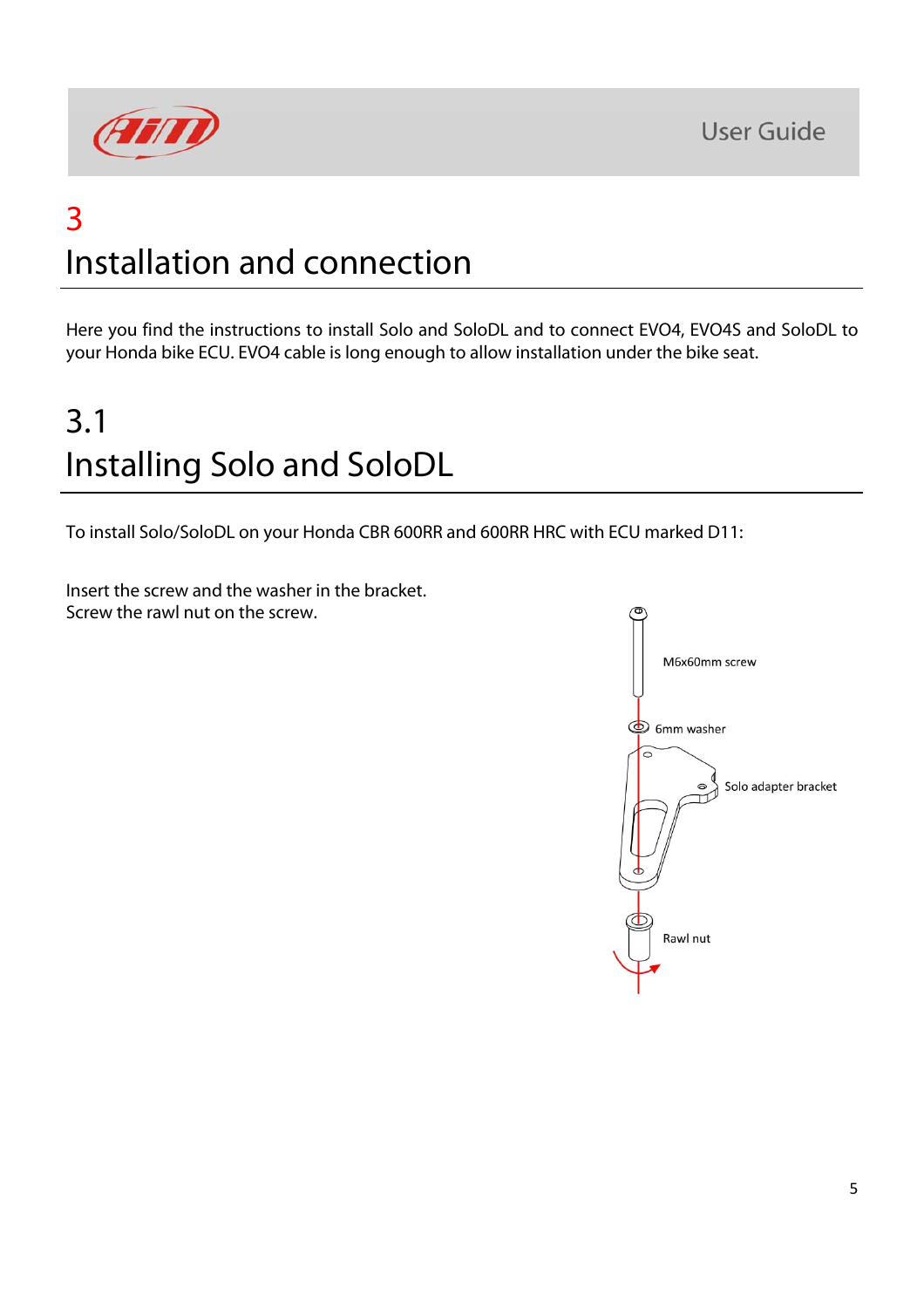

Fix Solo and Solo bracket on the kit bracket using M4x10 screws.

Hook Solo to its bracket.

Fix Solo screwing the kit bracket screws





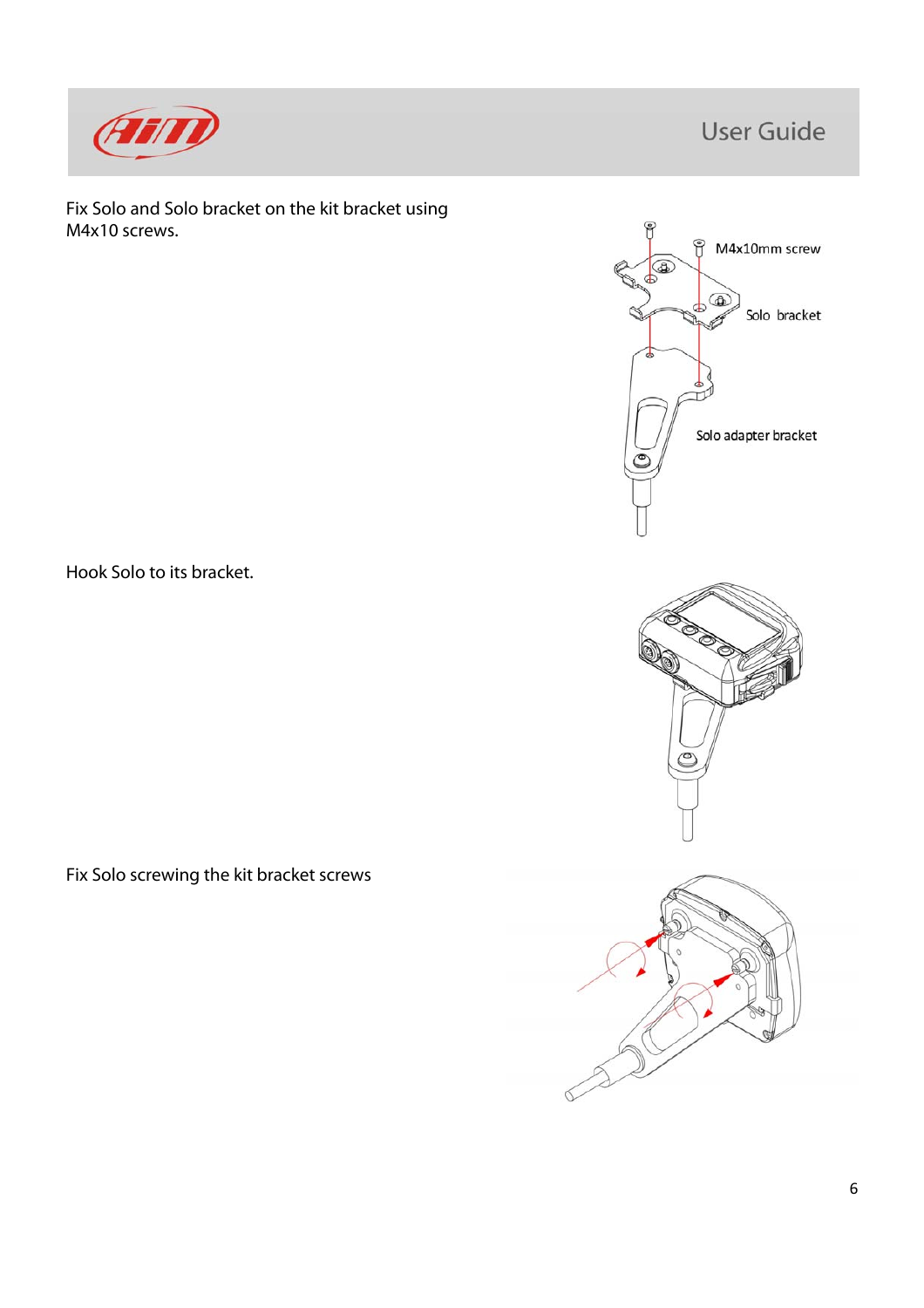

Remove the cap of the bike handle bar hinge and insert the rawl nut in the hole.



Tighten the central screw on the hinge so that the rawl nut grips.

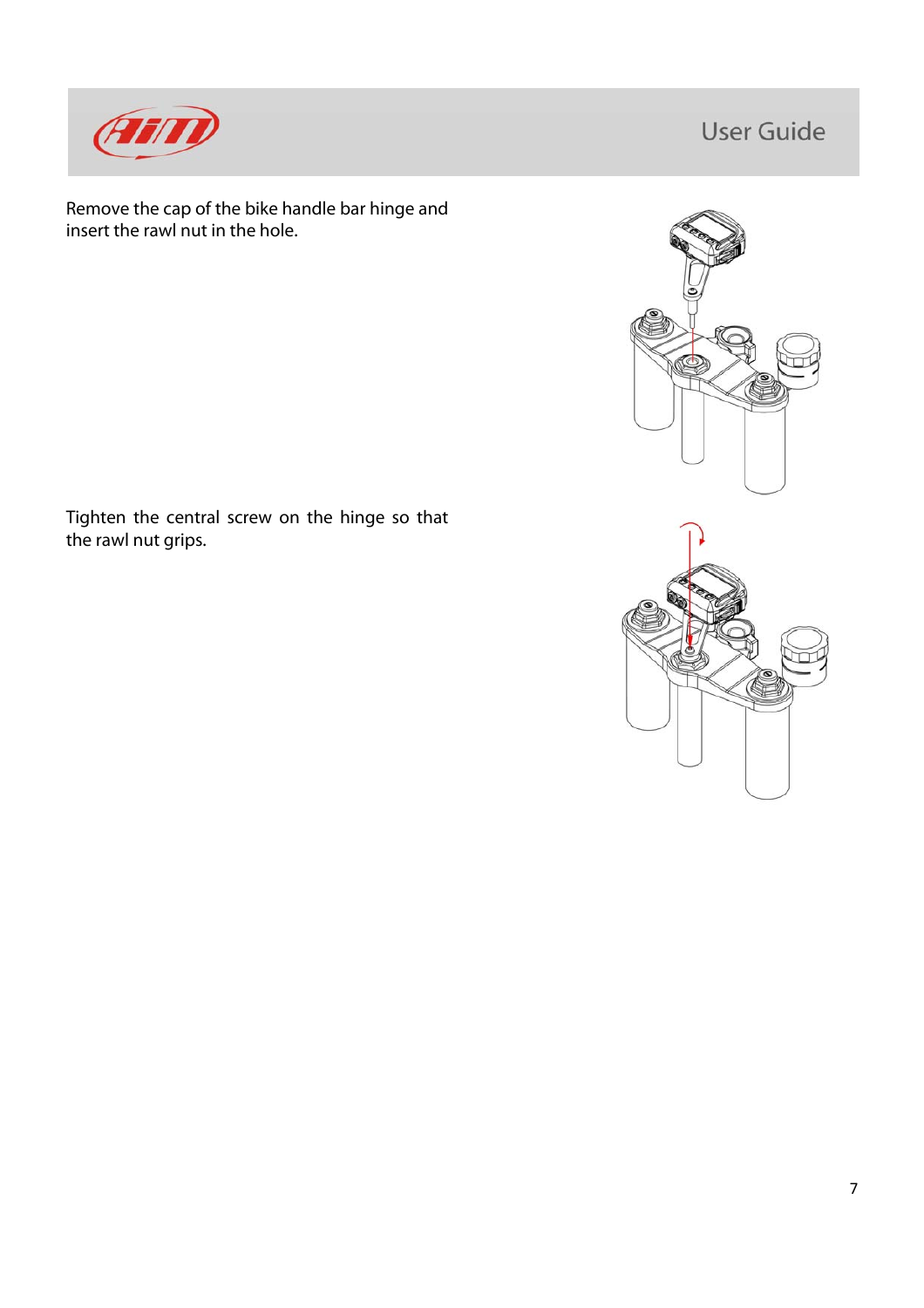

## 3.2 Connect SoloDL, EVO4 and EVO4S

Honda CBR-RR with PGM-Fi after 2003-2004 bikes communicate with Honda Diagnostic system (HDS) using the K Line. To connect SoloDL, EVO4 and EVO4S to the bike K Line use the Sumitomo red connector (DLC) shown here below and connect it to Sumitomo connector of SoloDL, EVO4 and EVO4S connection kits.



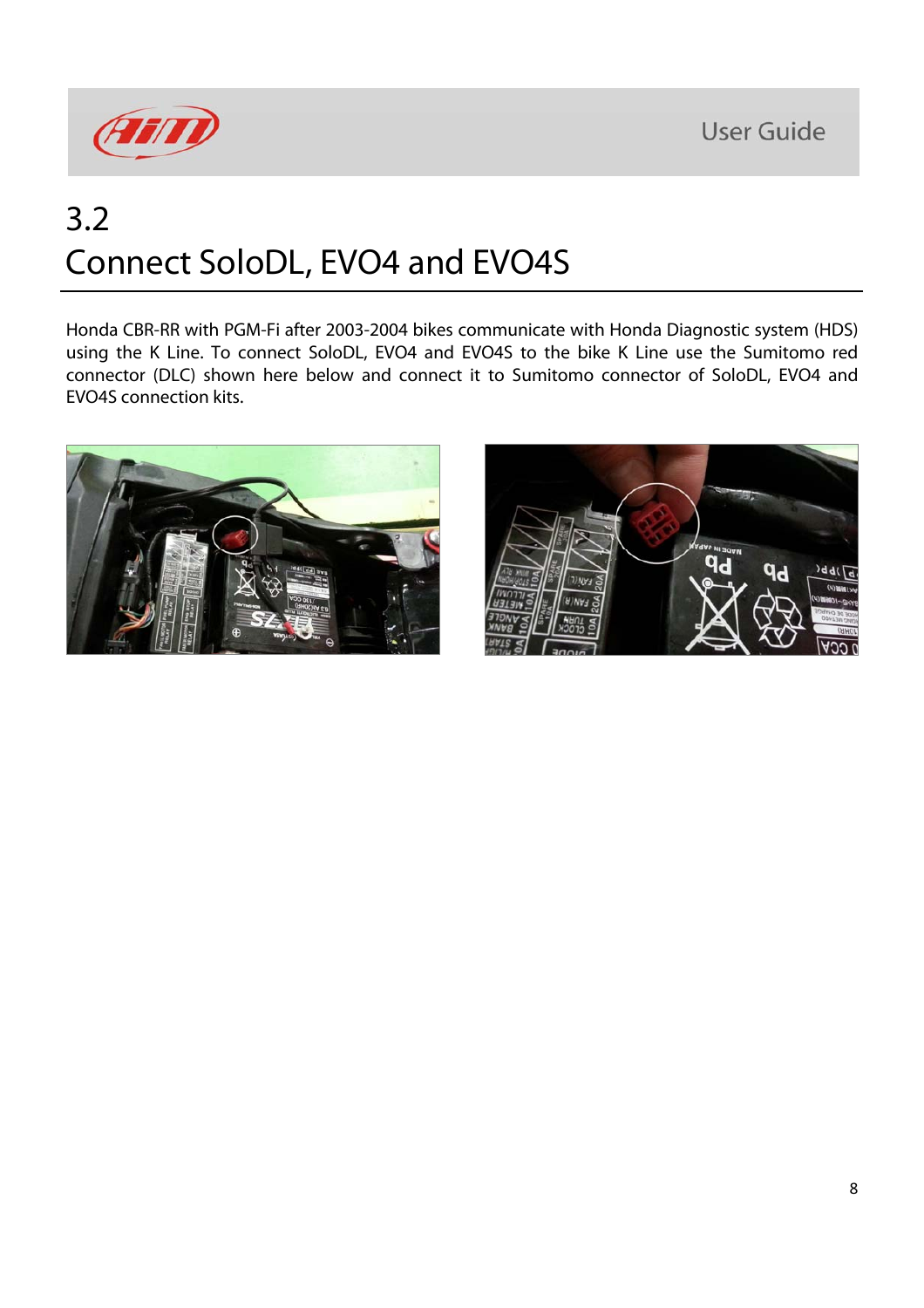

Connect 7 pins Binder 712 female connector of SoloDL – right under the logger – to 7 pins Binder 712 male connector of the connection kit (**V02569290**) as shown here below.



As said SoloDL connection kit allows also to power the logger. The table below shows colours of the cables connected to Honda Sumitomo connector and their function.

| Cable colour | <b>Cable function</b> |
|--------------|-----------------------|
| <b>Brown</b> | Not used              |
| Orange/White | K Line                |
| Black/White  | +Vb switched          |
| Green        | Ground                |

**Note**: in order to enable the required pull-up resistor integrated in SoloDL, power the logger with 12V line as described above.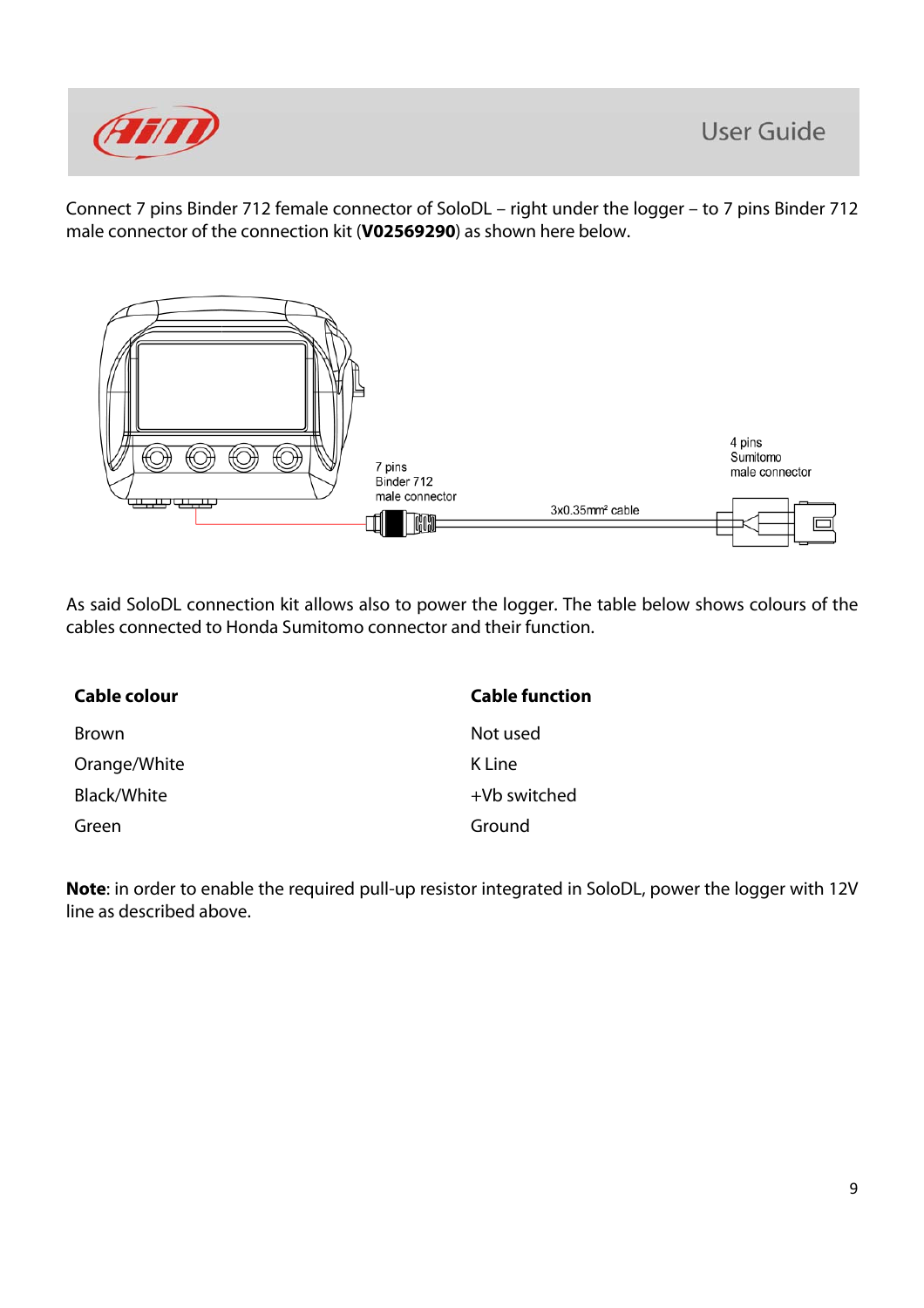

Connect EVO4 5 pins Binder 712 female connector labelled "rpm/K DO" –second from right of the top row – to 5 pins Binder 712 male connector of **V02563290** kit as shown here below..



The table below shows the colour of the cables connected to Honda Sumitomo connector as well as their function.

| Cable colour | <b>Cable function</b>      |
|--------------|----------------------------|
| Brown        | Not used                   |
| Orange/White | K Line                     |
| Black/white  | +Vb (switch) not connected |
| Green        | Ground                     |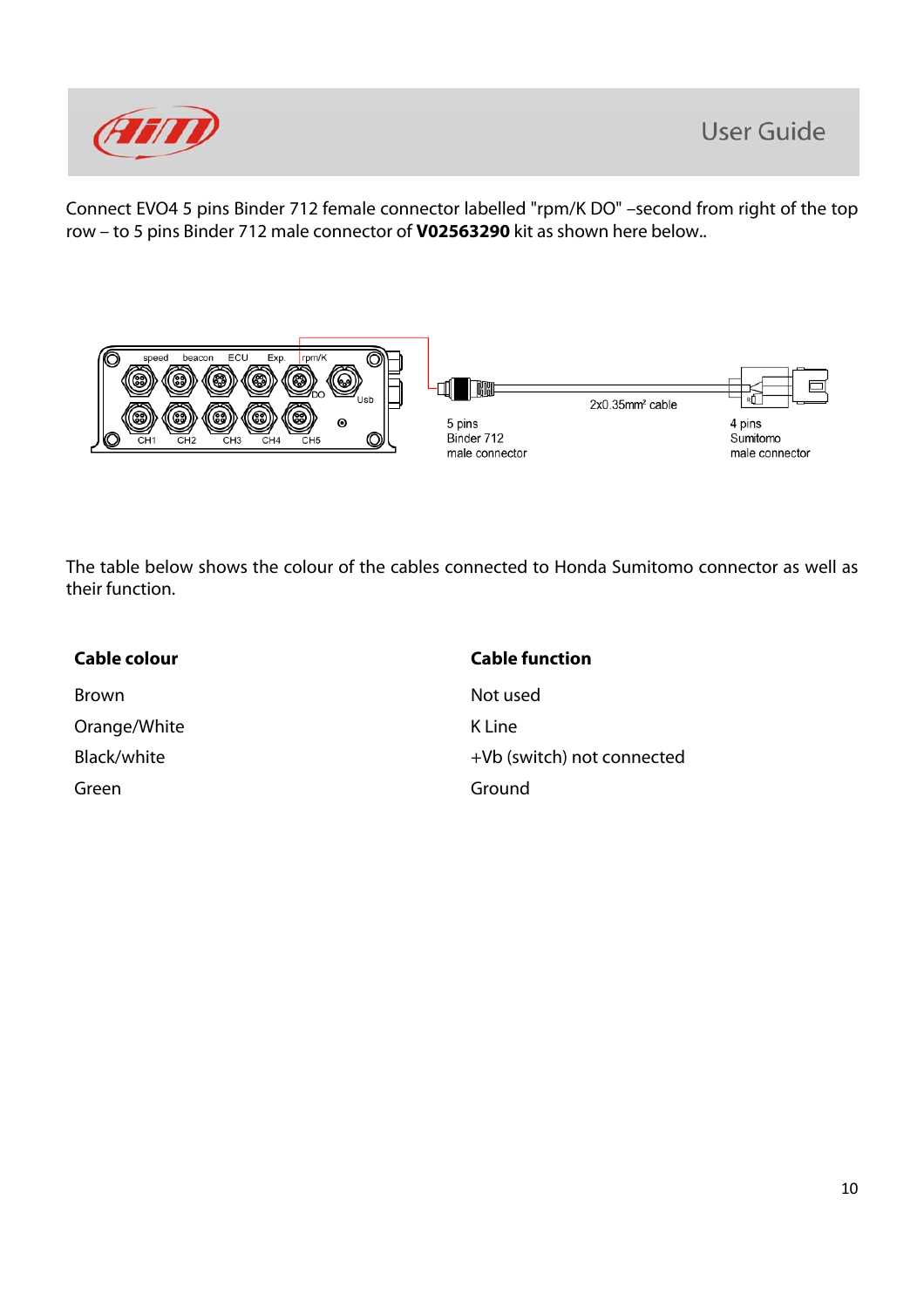

Connect 7 pins Binder 712 female connector labelled ECU of EVO4S to 7 pins Binder 712 male connector of the connection kit (**V02569290**) as shown here below.



As said EVO4S connection kit allows also to power the logger. The table below shows colours of the cables connected to Honda Sumitomo connector and their function.

| Cable colour | <b>Cable function</b> |
|--------------|-----------------------|
| Brown        | Not used              |
| Orange/White | K Line                |
| Black/White  | +Vb switched          |
| Green        | Ground                |

**Note**: in order to enable the required pull-up resistor integrated in SoloDL, power the logger with 12V line as described above.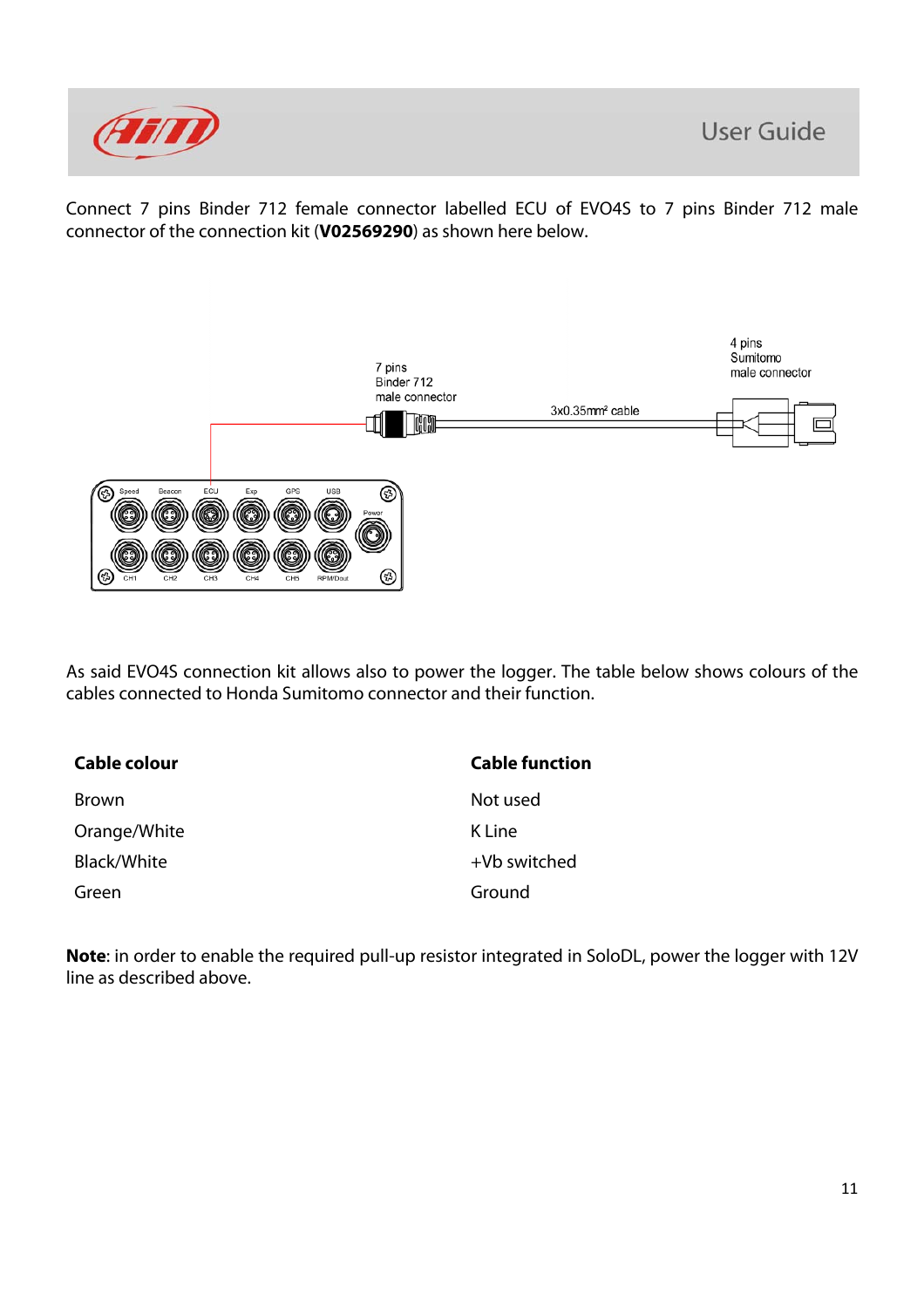

### 4 Race Studio configuration

Before connecting EVO4, EVO4S and SoloDL to the bike ECU set it up using Race Studio 2 software. The parameters to select in the logger configuration are:

- ECU Manufacturer: "Honda"
- ECU Model according to the following table:

|                                                   | "HDS_TAB10" | "HDS_TAB11" |
|---------------------------------------------------|-------------|-------------|
| Honda CBR 1000RR from 2008                        |             | Х           |
| Honda CBR 1000RR HRC from 2014                    |             | Х           |
| Honda CBR 600RR from 2008                         |             | X           |
| Honda CBR 600RR HRC from 2013 with ECU marked D11 |             | $\times$    |
| Honda CBR 1000RR from 2004 to 2007                | X           |             |
| Honda CBR 600RR from 2003 to 2007                 | X           |             |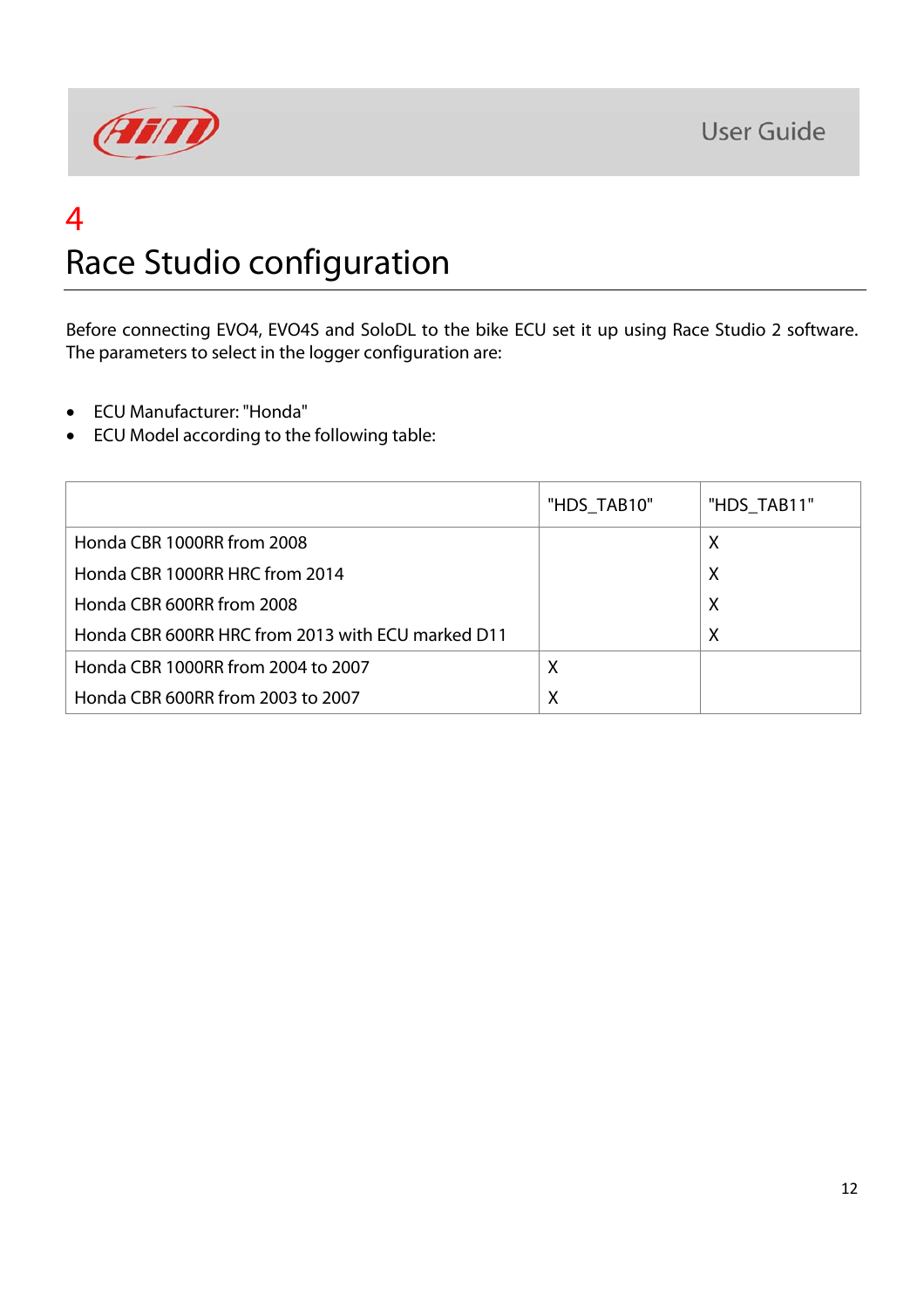

### 5 Available channels

Channels received by SoloDL, EVO4 and EVO4S connected to Honda bike change according to the selected protocol.

# 5.1 "Honda" "HDS\_TAB10" protocol

Channels received by SoloDL, EVO4 and EVO4S connected to "Honda" "HDS\_TAB10" protocol are:

| ID               | <b>CHANNEL NAME</b> | <b>FUNCTION</b>                  |
|------------------|---------------------|----------------------------------|
| ECU <sub>1</sub> | HDS RPM             | <b>RPM</b>                       |
| ECU <sub>2</sub> | HDS TPS V           | Throttle position sensor voltage |
| $ECU_3$          | HDS_TPS             | Throttle position sensor         |
| $ECU_4$          | HDS_ECT             | Engine coolant temperature       |
| $ECU_5$          | HDS_IAT             | Intake air temperature           |
| ECU <sub>6</sub> | HDS_MAP             | Manifold air pressure            |
| $ECU_7$          | HDS_BATT            | Battery supply                   |
| ECU <sub>8</sub> | HDS_SPD             | Speed                            |
| ECU <sub>9</sub> | HDS IGN ANG         | Ignition angle                   |
| <b>ECU 10</b>    | HDS INJ Tms         | Injection time                   |

**Technical note**: not all data channels outlined in the ECU template are validated for each manufacturer model or variant; some of the outlined channels are model and year specific, and therefore may not be applicable.